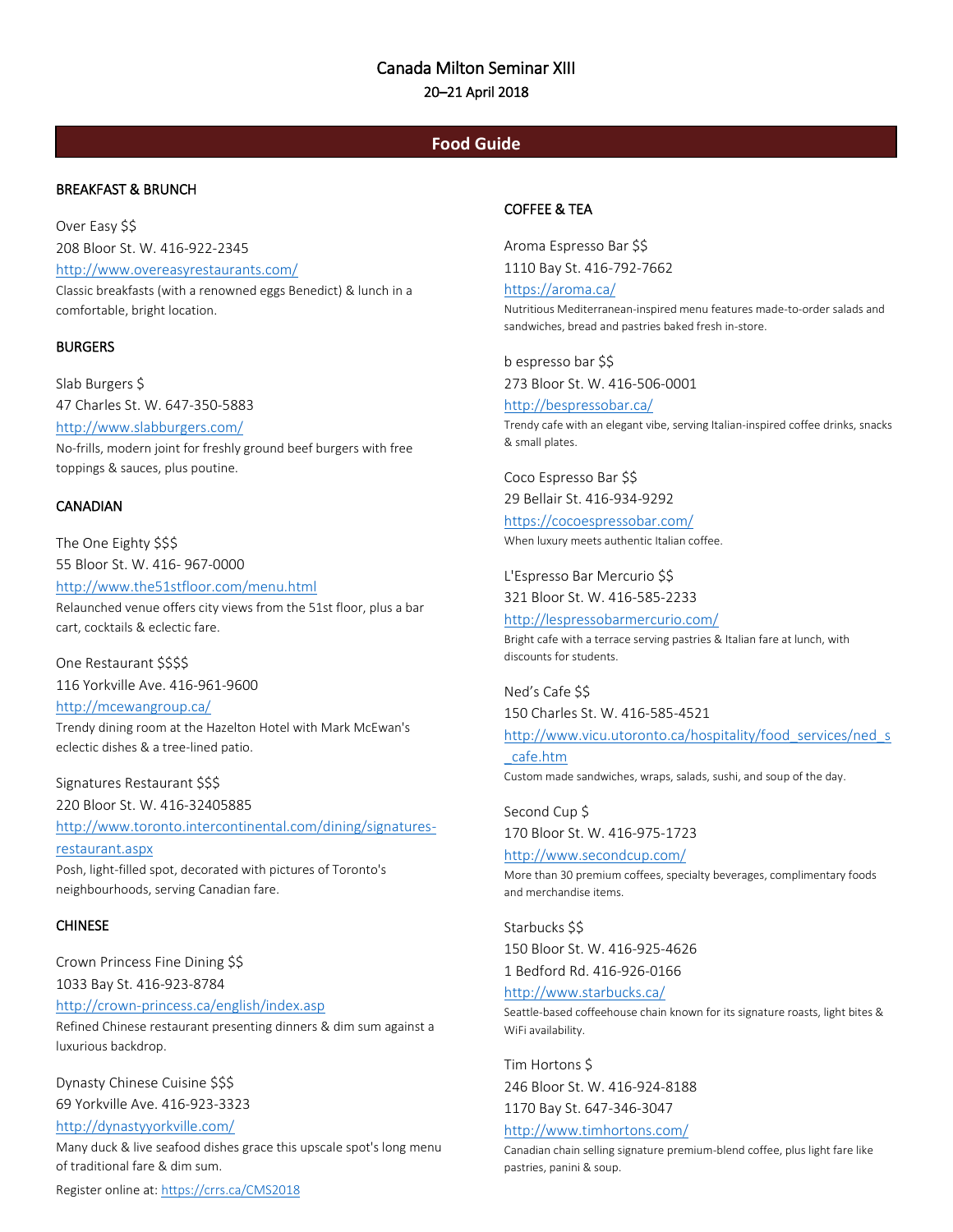#### DESSERTS

Carole's Cheesecake Cafe \$\$

114 Cumberland St. 416-849-1499 <http://carolescheesecakecafeyorkville.com/>

Stylish eatery with an upscale feel serving all-day breakfast, salads & a variety of cheesecakes.

MoRoCo Chocolat \$\$\$ 99 Yorkville Ave. 416-961-2202

<http://www.morocochocolat.com/>

up a crave-worthy menu of cupcakes.

Posh chocolatier & lounge offering a French-inspired menu, with high tea & weekend brunch.

Prairie Girl Bakery \$\$ 150 Bloor St. W. #14A 416-504-2253 <https://www.prairiegirlbakery.com/> Baking from scratch the old fashioned way, Prairie Girl Bakery serves

#### DINER

Flo's Diner \$\$ 70 Yorkville Ave. 416-961-4333 <http://flosdiner.ca/> Old-school spot with a vintage feel serving all-day breakfast, salads & comfort food.

#### EUROPEAN

Amber Restaurant and Bar \$\$ 119 Yorkville Ave. 416-926-9037 <http://www.amberinyorkville.com/>

Minimalist club with a white interior & heated patio, plus a martini bar & contemporary dining.

Annona \$\$\$ 4 Avenue Rd. 416-324-1567 <http://www.hyatt.com/>

Elegant mainstay within the Park Hyatt, offering a global menu, 400+ wines & a posh afternoon tea.

Harvest Kitchen \$\$ 124 Harbord St. 416-901-5901

<http://harvestkitchen.ca/>

Relaxed restaurant serving carefully sourced vegetarian comfort food, plus burgers, wine & brunch.

Opus Restaurant \$\$\$\$

37 Prince Arthur Ave. 416-921-3105

<http://opusrestaurant.com/>

High-end destination for creative Continental dining, with a wine list of over 2,500 labels.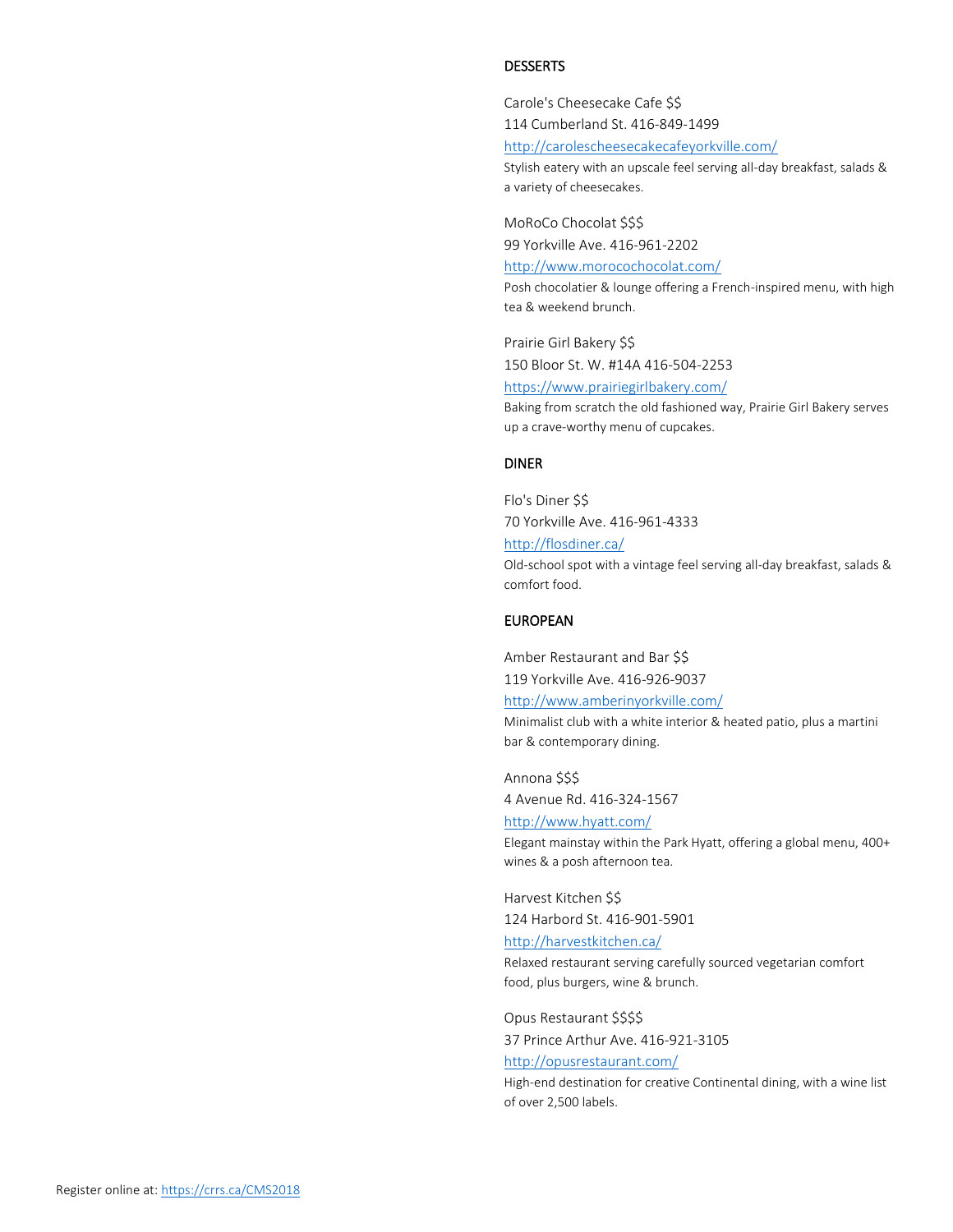#### FRENCH

Jacques Bistro du Parc \$\$\$ 126 Cumberland St. 416-961-1893

<http://jacquesbistro.com/> Cozy, family-run spot with Parisian decor, known for its French onion soup & signature omelets.

La Société \$\$\$ 131 Bloor St. W. Unit 211 416-551-9929 <http://lasociete.ca/>

Posh space with a huge stained-glass ceiling offering French bistro fare, plus a fixed-price menu.

Sassafraz Restaurant \$\$\$ 100 Cumberland St. 416-964-2222

<http://sassafraz.ca/> Fashionable corner dining room with a popular patio, serving Frenchinspired Canadian cuisine.

### GROCERY STORE

Pusateri's Fine Foods \$\$\$ 57 Yorkville Ave. 416-785-9100 <http://pusateris.com/> Outpost of local gourmet grocer for farm-fresh produce & international olive oils, meats & cheeses.

Whole Foods Market \$\$ 87 Avenue Rd. 416-944-0500 <http://www.wholefoodsmarket.com/> Specializing in natural and organic foods.

### INDIAN

Utsav \$\$ 69 Yorkville Ave. 416-961-8349 <http://utsav.ca/> Cozy spot tucked down a half-flight of stairs, serving traditional Indian fare with deals at lunch.

The Host Fine Indian Cuisine \$\$\$ 14 Prince Arthur Ave. 416-962-4678

<http://www.welcometohost.com/>

Traditional Indian cuisine featuring tandoori dishes, with white-linen table service.

### ITALIAN

7 West Cafe \$\$ 7 Charles St. W. 416-928-9041 [http://www.7westrestaurant.ca/?utm\\_source=google&utm\\_](http://www.7westrestaurant.ca/?utm_source=google&utm_medium=organic&utm_campaign=google%20places) [medium=organic&utm\\_campaign=google%20places](http://www.7westrestaurant.ca/?utm_source=google&utm_medium=organic&utm_campaign=google%20places) Romantic multilevel cafe with a rooftop patio, plus pastas, sandwiches & drinks served 24/7.

Bar Mercurio \$\$\$ 270 Bloor St. W. 416-960-3877

#### <http://barmercurio.com/>

Italian fare, including thin-crust pizzas, & espressos in a cozy mainstay with a streetside patio.

Cibo Wine Bar \$\$\$ 133 Yorkville Ave. 416-925-2143

<http://ciaowinebar.com/> Offering popular Italian fare & a lengthy wine list in a 3-level venue with modern rustic decor.

Dimmi Bar & Trattoria \$\$\$ 140 Cumberland St. 416-975-1100

<http://dimmibar.com/> Italian spot for simply prepared light fare & a varied wine list, plus comfortable rooms & a patio.

Fieramosca Trattoria \$\$\$ 36A Prince Arthur Ave. 416-323-0636

<http://www.fieramoscatoronto.com/>

Intimate, upscale restaurant with plush seating & Southern Italian cuisine, including pizza & pasta.

Il Posto \$\$\$\$ 148 Yorkville Ave. 416-968-0469

<http://ilposto.ca/> Long-running Italian option with a refined dining room & spacious patio, serving traditional dishes.

Pi Co. \$\$ 1200 Bay St. #4. 647-346-7428

<http://www.pi-co.ca/> Quality, made-to-order, Neapolitan-style pizzas in a unique quickserve experience.

Scaccia Restaurant \$\$ 55 Bloor St. W. 416-963-9864

<http://scaccia.ca/> Relaxed Italian bistro in the Manulife Centre offering counter-serve takeaway & a cozy seating area.

Trattoria Nervosa \$\$\$ 75 Yorkville Ave. 416-961-4642

<http://eatnervosa.com/> House with a rooftop patio offering a chic & chill setting for classic Italian dishes & drinks.

Vaticano Italian Restaurant \$\$\$ 25 Bellair St. 416-924-4967

<http://vaticano.ca/> Ristorante with a traditional Italian menu & opulent decor that occasionally hosts visiting stars.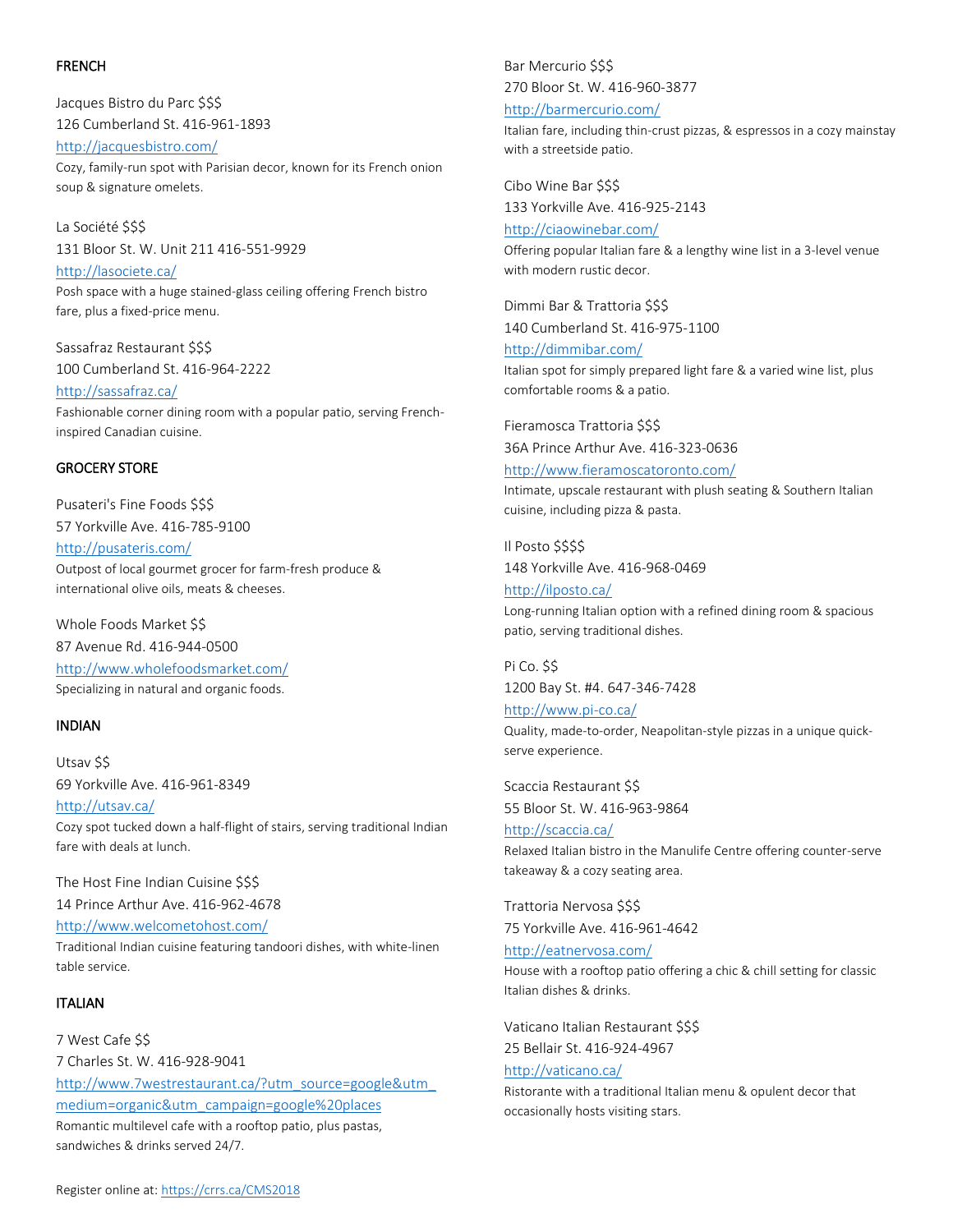### JAPANESE

savoury pancakes.

Avocado Sushi \$\$ 1105 Bay St. 416-323-9770 Bright, basic Japanese eatery offering rolls & combos, plus a few teriyaki & tempura options.

Okonomi House Restaurant \$ 23 Charles St. W. 416-925-6176 <http://www.blogto.com/restaurants/okonomi-house/> Japanese option with a traditional atmosphere & a variety of famed

Sushi Club \$ 41 Charles St. W. 416-967-3388 <http://www.sushiclubtoronto.ca/> - Compact, contemporary place serving a diversity of rolls & Japanese classics with spicy choices.

Sushi Inn \$\$ 120 Cumberland St. 416-923-9992 <http://sushiinn.net/> - 2-level sushi house with lunch specials & bento boxes plus takeout & delivery.

Tokyo Sushi \$\$ 33 St. Joseph St. 416-513-0002 Easygoing option, one of a local chain, known for choice sushi, plus Korean & Japanese cooking.

Wow Sushi \$\$ 11 Charles St. W. 416-923-1888 <http://www.wowsushitoronto.com/> Japanese spot with a modern feel, serving traditional sushi, maki & sashimi in a snug setting.

Yamato Japanese Restaurant \$\$\$ 24 Bellair St. 416-927-0077 <http://yamato.sites.toronto.com/> Entertaining chefs prepare food on a teppanyaki grill, plus a sushi bar for diners who like it raw.

#### KOREAN

KOKO Share Bar \$\$\$ 81 Yorkville Ave. 416-850-6135 [http://www.kokosharebar.com](http://www.kokosharebar.com/) Snug spot offering Japanese-Korean dishes intended for sharing, plus sake & homemade soju infusions.

#### LOUNGE

Proof The Vodka Bar \$\$\$ 220 Bloor St. W. 416-324-6645 <http://proofvodkabar.ca/> White couches & a secluded patio in a hotel hangout that offers tapas & 50+ varieties of vodka.

Register online at: https://crrs.ca/CMS2018